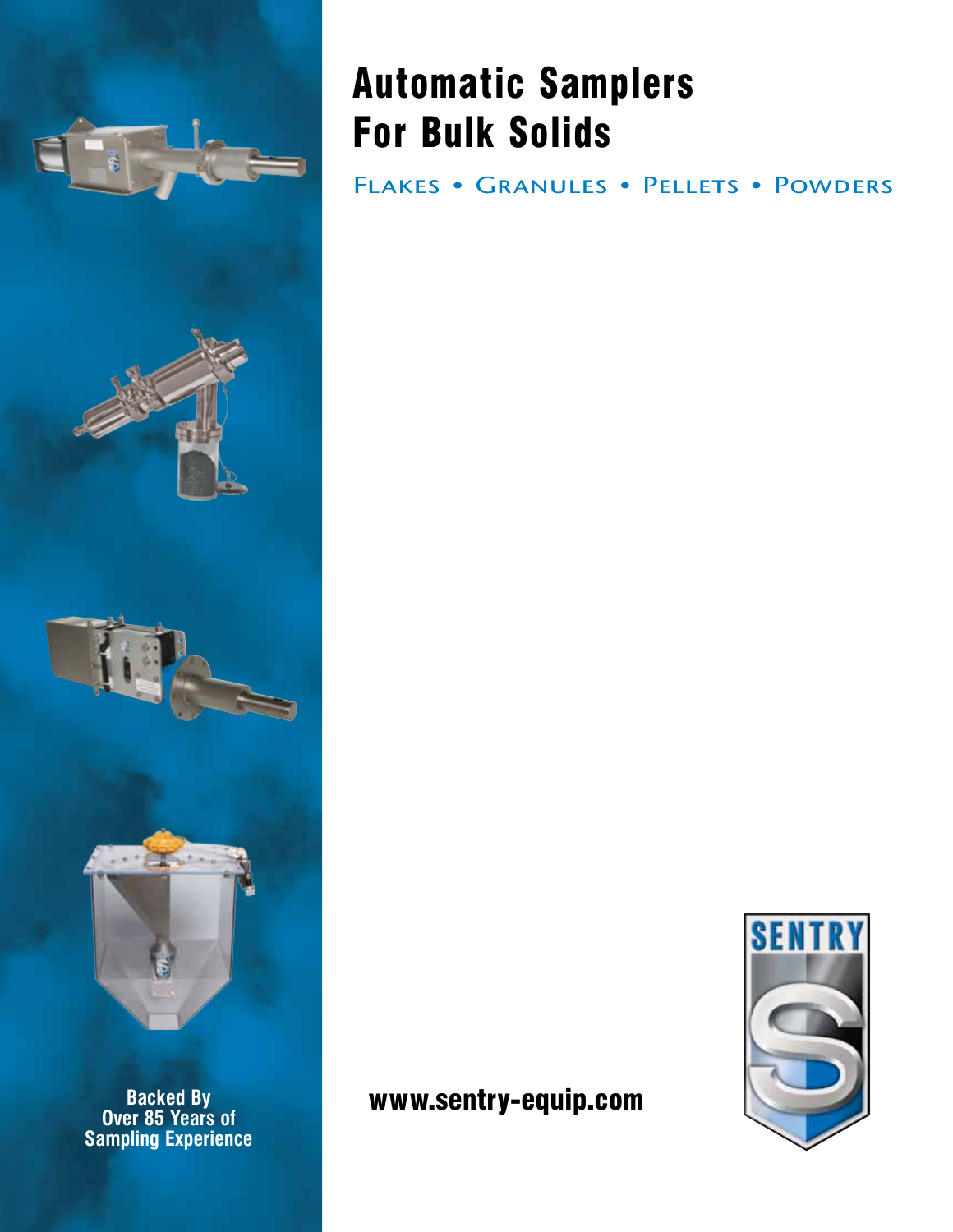

## point samplers

*A point sampler takes a sample at one point in the product flow stream.*



#### Model A

- Free flowing materials from screw or drag conveyors
- Pellets, flakes, granules, grain and seed





- Non-free flowing and free flowing materials, including sanitary products, from gravity chutes and hoppers
- Powders, flakes, granules, powdered milk and pharma, products
- Conformant to 3-A Sanitary Standards













### Model PR

- Designed for sampling free flowing material from pneumatic convey lines
- Pellets, powders, flakes and granules
- Isolated sample tube captures a fixed sample volume

#### Model R

- Designed for sampling non-free flowing and free flowing material from pneumatic convey lines
- Pellets, powders, flakes and granules
- Isolated sample tube and auger capture a fixed sample volume

#### Model RPG

- Recommended where degradation of product must be avoided
- Non-free flowing and free flowing material from gravity chutes, hoppers, bins and end of conveyor belts
- Powders, flakes, granules and friable materials
- Sample cavity captures a fixed sample volume

#### Model SAE

- Compact sampler samples from gravity chutes, hoppers, bins, air slides and fluid bed dryers in industrial or sanitary applications
- Suitable for atmospheric, pressurized or vacuum installations
- Pellets, powders, flakes, granules and friable materials
- Sample cavity captures a fixed sample volume of 100 cc

#### Model SAH

- Compact sampler samples from gravity chutes, hoppers, bins, air slides and fluid bed dryers in industrial or sanitary applications
- Suitable for atmospheric, pressurized or vacuum installations
- Pellets, powders, flakes, granules and friable materials
- Sample cavity captures a fixed sample volume of 50 cc

#### Model SAK

- Compact sampler samples from gravity chutes, hoppers, bins, air slides and fluid bed dryers in industrial or sanitary applications
- • Suitable for atmospheric, pressurized or vacuum installations
- Pellets, powders, flakes, granules and friable materials
- Sample cavity captures a fixed sample volume of 18 cc

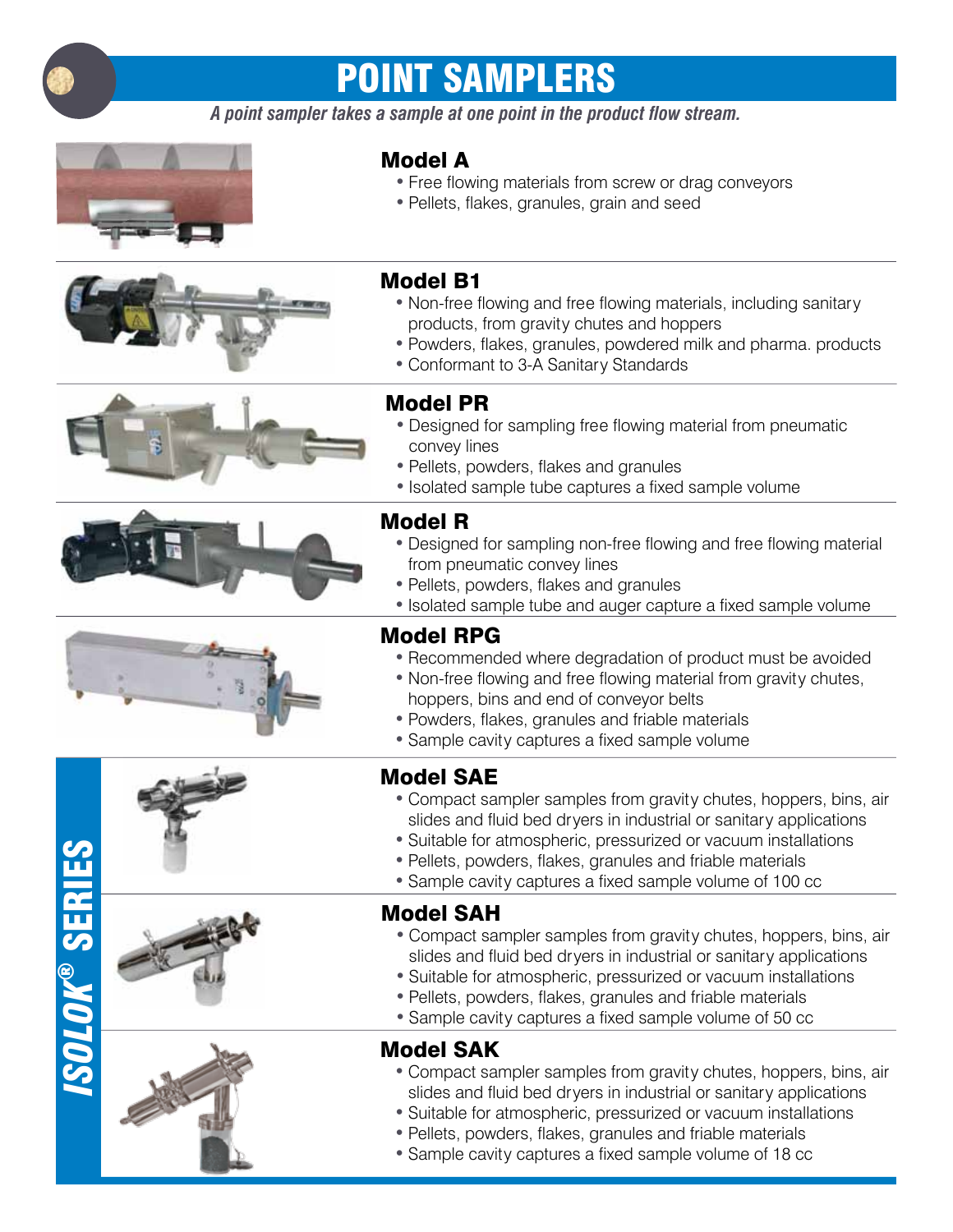

## strip samplers

*A strip sampler takes a sample of a strip across the product flow stream.*

#### Model D2

- Non-free flowing and free flowing materials from gravity chutes and hoppers
- Pellets, powders, flakes and granules
- Low height requirements

#### Model MG

- Free flowing materials from gravity chutes and product lines
- Pellets, powders, granules, grain, seed and friable material
- Sample tube is easily removed for cleaning and inspection
- Available in pneumatically and electrically driven versions

#### Model RB

- Non-free flowing and free flowing materials from gravity lines, hoppers, bins, air slides, mixers and blenders
- Pellets, powders, flakes and granules
- Discharges material during entire sample cycle





#### Model RX

- Free flowing materials from chutes, hoppers, bins and air slides
- Pellets, powders, granules, grain, seed and friable materials



### cross cut sampler

*A cross cut sampler takes a sample of the entire area of the flow stream.*

### Model SA

- Vertical spouts and chutes
- Pellets, powders, flakes, granules, grain and seed
- USDA, Canadian Grain, FGIS and NOPA approved design
- Available with air or electric actuation

### conveyor belt sampler

#### Model DS-3

- Flexible mounting location; can be mounted anywhere along the belt
- Conical sweeping sampling action drives a scoop through the material
- Up to 16 cu. in. / 262 cc of sample per cut can be collected per cycle